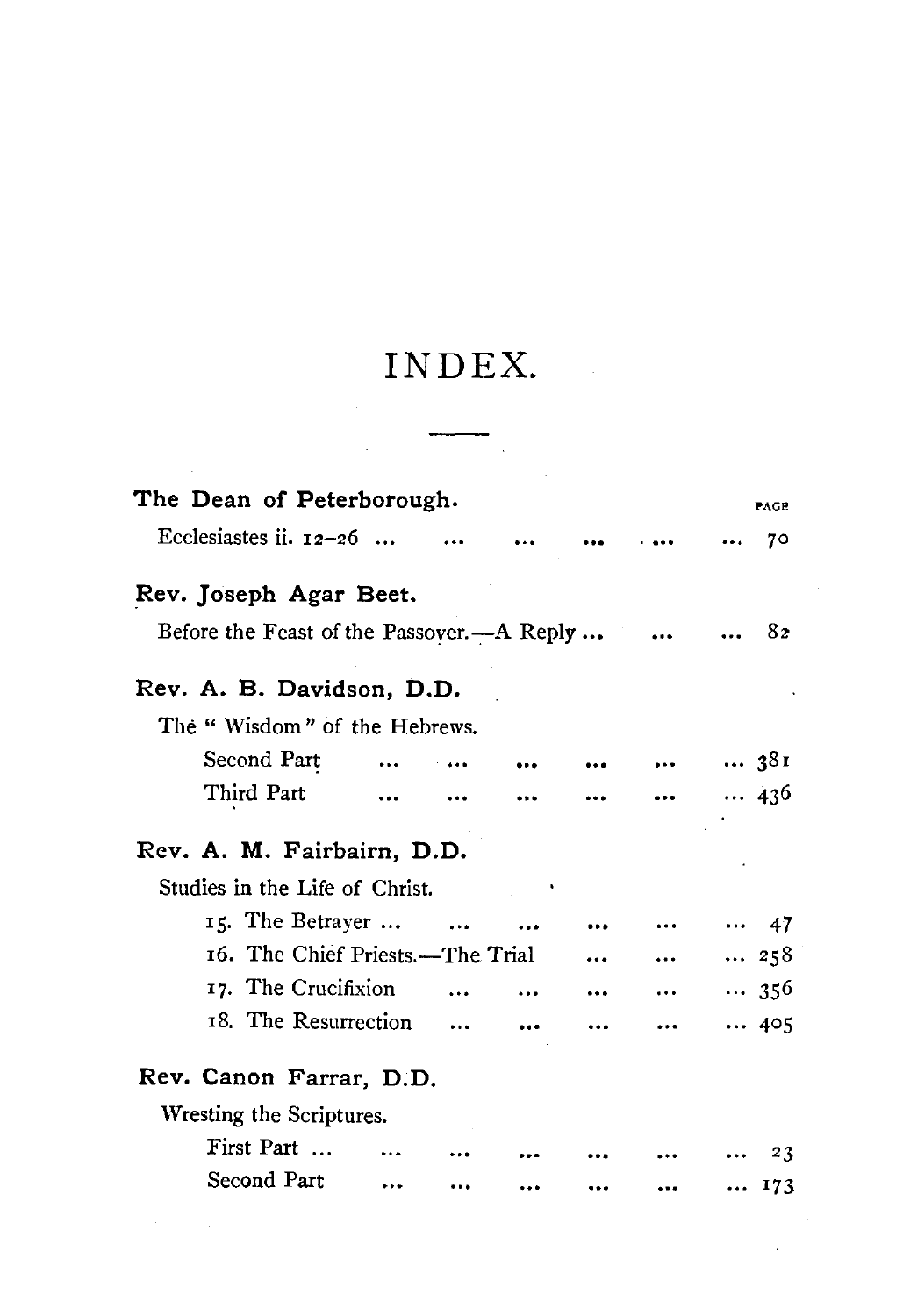| 482                                                       | <b>INDEX.</b>                          |                          |           |                                                                 |              |              |
|-----------------------------------------------------------|----------------------------------------|--------------------------|-----------|-----------------------------------------------------------------|--------------|--------------|
| Rev. George Findlay, B.A.                                 |                                        |                          |           |                                                                 |              | PAGE         |
| On Colossians ii. 22, 23                                  | $\cdots$                               |                          |           |                                                                 |              | 289          |
| Professor John Massie, M.A.                               |                                        |                          |           |                                                                 |              |              |
| New Testament Words denoting "Care"     104               |                                        |                          |           |                                                                 |              |              |
| A New Testament Antithesis (Πνεμματικός, Ψυχικός)  459    |                                        |                          |           |                                                                 |              |              |
| Rev. George Matheson, D.D.                                |                                        |                          |           |                                                                 |              |              |
| The Outer and the Inner Glory                             |                                        |                          |           |                                                                 |              | 89           |
| M. W. Moggridge, M.A.                                     |                                        |                          |           |                                                                 |              |              |
| Lost Gospels                                              |                                        | $\rightarrow$ 5 $\sigma$ | $\cdots$  | $\cdots$ $\cdots$ 325                                           |              |              |
| Rev. James Morison, D.D.                                  |                                        |                          |           |                                                                 |              |              |
| Grace, Philologically Viewed                              |                                        |                          | $\ddotsc$ |                                                                 |              | 86.          |
| Rev. E. H. Plumptre, D.D.                                 |                                        |                          |           |                                                                 |              |              |
| Note on "The Author of Ecclesiastes"                      |                                        |                          |           |                                                                 |              | 88           |
| Rev. W. Sanday, D.D.                                      |                                        |                          |           |                                                                 |              |              |
| The Value of the Patristic Writings for the Criticism and |                                        |                          |           |                                                                 |              |              |
| Exegesis of the Bible.                                    |                                        |                          |           |                                                                 |              |              |
| III. Exegesis                                             |                                        |                          |           |                                                                 |              |              |
| r. Chrysostom                                             | $\bullet$ or $\bullet$ . The $\bullet$ | $\cdots$                 | $\cdots$  | $\bullet$ . $\bullet$                                           | $\dots$ 123  |              |
| 2. Jerome $\ldots$                                        |                                        | <b>ARANGER CARDS</b>     | $\cdots$  | $\cdots$                                                        | $\cdots$ 217 |              |
| $3.$ Augustine $\qquad \ldots$                            |                                        |                          | $\cdots$  | $\cdots$                                                        |              | $\cdots$ 304 |
| Editor.                                                   |                                        |                          |           |                                                                 |              |              |
| The Book of Job.                                          |                                        |                          |           |                                                                 |              |              |
| VIII. The Theophany                                       |                                        | $\ddotsc$                |           |                                                                 | $\ddotsc$    | 1            |
| I. First Divine Remonstrance                              |                                        |                          | $\cdots$  | <b>ARACIO COM</b>                                               |              | $\cdots$ 143 |
| 2. Second Divine Remonstrance                             |                                        |                          | $\ldots$  | $\mathbf{L} \cdot \mathbf{L}$ and $\mathbf{L} \cdot \mathbf{L}$ |              | $$ 199       |
| IX. The Epilogue                                          | $\ddotsc$                              | $\cdots$                 | $\cdots$  | $\ldots$                                                        |              | $\cdots$ 245 |
| The Conversion of Sarah                                   | $\ddotsc$                              | $\ddotsc$                | $\cdots$  | $\ddotsc$                                                       |              | $\cdots$ 345 |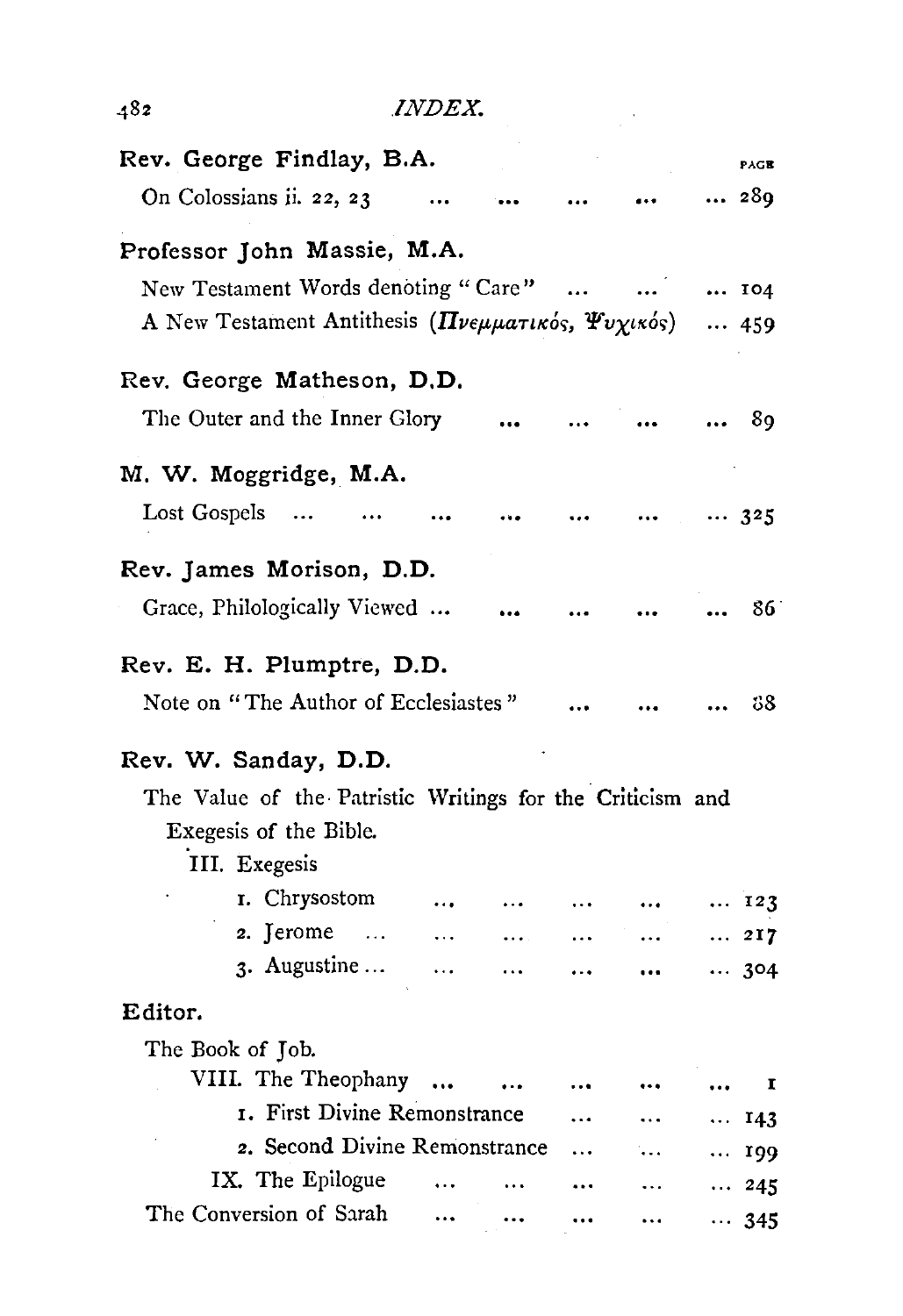$\ddot{\cdot}$ 

l,

 $\frac{1}{\sqrt{2\pi}}\frac{d\omega}{d\omega}$ 

 $\ddot{\phantom{0}}$ 

| Biblical Note.                                         |           |           | PAGE         |
|--------------------------------------------------------|-----------|-----------|--------------|
| St. John iii. 8                                        |           |           | 237          |
| Brief Notices of Books.                                |           |           |              |
| Godet on the Romans                                    |           |           | 171          |
| Cambridge School Bible.                                |           |           |              |
| Farrar on St. Luke                                     | $\cdots$  |           | 171          |
| Maclaren on the Life of David, &c.<br>$\sim$           | $\ddotsc$ | $\ddotsc$ | $\ldots$ 172 |
| The Centenary Bible<br>$\cdots$                        | $\cdots$  |           | $\cdots$ 239 |
| Legge's Religions of China<br>$\ddotsc$                | $\cdots$  |           | 242          |
| Pressensé's Contemporary Portraits<br>$\ddotsc$        | $\cdots$  | $\ddotsc$ | $\cdots$ 243 |
| Leathes's Warburton Lectures<br>.                      | $\ddotsc$ | $\cdots$  | $\cdots$ 244 |
| Clarke's Metrical Version of Tob<br>$\cdots$           |           |           | 400          |
| Whedon's Commentary on the New Testament. Vol. V.  404 |           |           |              |

 $\bar{.}$